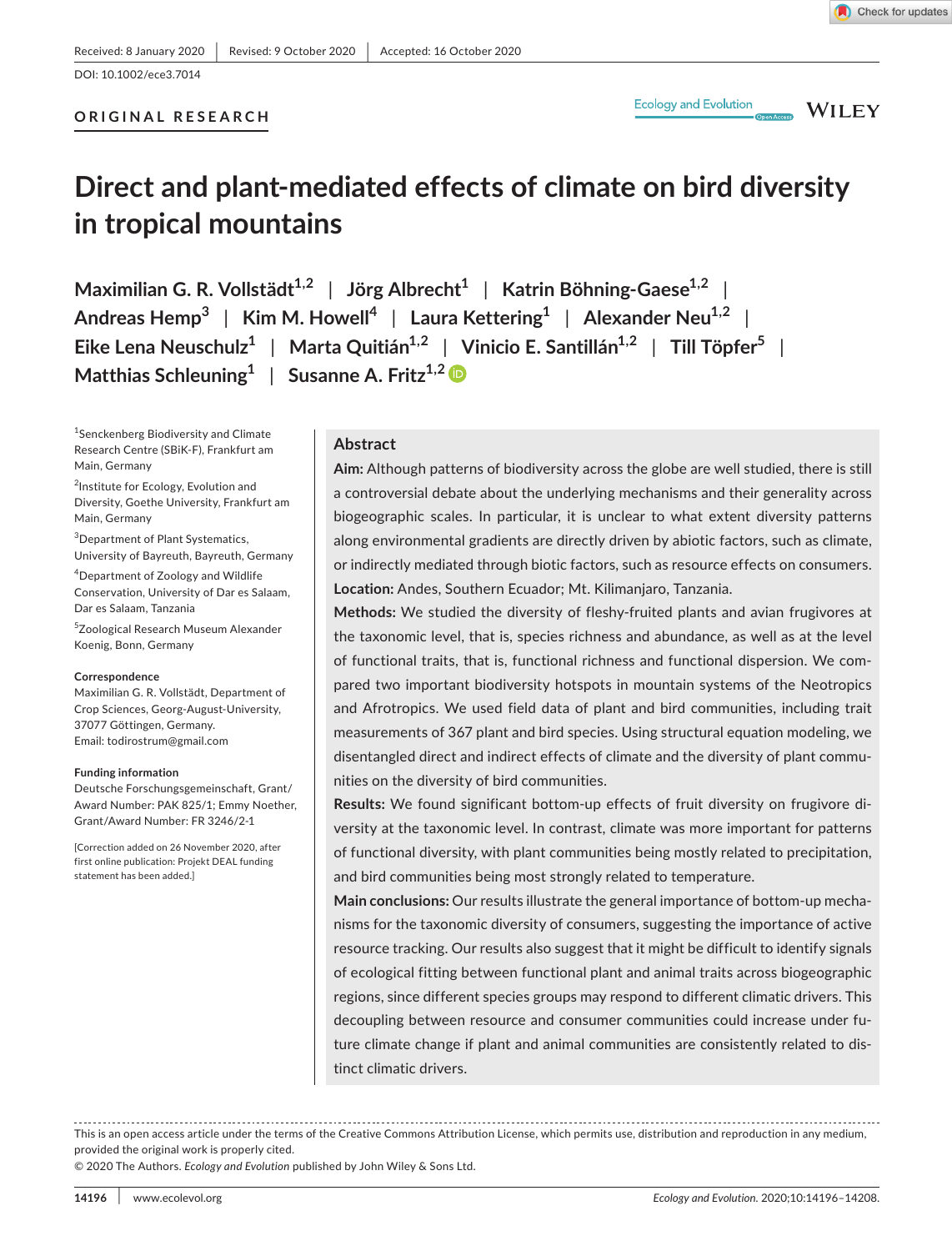# **KEYWORDS**

Andes, fruiting plants, functional diversity, intercontinental comparison, Mt. Kilimanjaro, resource effects

# **1** | **INTRODUCTION**

The distribution of biodiversity on earth has fascinated scientists for over two centuries (e.g., Darwin, 1859; von Humboldt, 1808). Consequently, the patterns of biodiversity along spatial and environmental gradients are very well documented (Gaston, 2000). Biodiversity generally peaks in the tropics and decreases toward higher latitudes (Allen et al., 2002; Hillebrand, 2004) and additionally decreases along elevational gradients in mountain systems (e.g., Rahbek, 1995). Despite the extensive knowledge on biodiversity and its distribution, understanding the mechanisms behind these patterns still constitutes a major challenge (Lewinsohn & Roslin, 2008; Mittelbach et al., 2007). For instance, many studies argue for taking the historical background of a biogeographical region into account to capture differences in colonization times or net diversification rates among continents and biogeographic realms (e.g., Jetz & Fine, 2012; Wiens & Donoghue, 2004). Furthermore, a large body of evidence links species coexistence and the resulting patterns of species diversity to present-day abiotic and biotic drivers, such as energy availability (Guégan et al., 1998; Rosenzweig, 1992; Roy et al., 1998) or biotic interactions (Bascompte, 2009).

Despite the controversial discussion about the mechanisms behind spatial biodiversity patterns, it is widely recognized that climatic conditions are fundamentally correlated with biodiversity (Evans et al., 2005). For instance, warm and humid regions usually support higher levels of biodiversity than cold and dry regions because of the physiological limitations imposed by temperature and water availability on species' occurrence (Currie et al., 2004). However, species do not occur alone, but coexist and interact with each other in ecological communities (e.g., Bascompte, 2009). It has been shown that the diversity of species from higher trophic levels, that is, consumers, can depend on the diversity of species from lower trophic levels, that is, resources, because of bottom-up effects (Albrecht et al., 2014; Hanz et al., 2019; Scherber et al., 2010). While top-down regulation may also occur, such processes seem to be more important in complex systems with long trophic chains (e.g., Sandom et al., 2013). Bottom-up mechanisms are especially important in systems with short trophic chains, such as seed-dispersal systems (Albrecht et al., 2014; Ferger et al., 2014; Vollstädt et al., 2017). If bottom-up mechanisms prevail, the diversity of primary producers is expected to be directly driven by energy availability, leading to direct climatic effects on the diversity of lower trophic levels and to indirect climatic effects on higher trophic levels (Wright, 1983). Yet, studies simultaneously disentangling direct and indirect effects of climate and resources on biodiversity remain scarce (but see Ferger et al., 2014; Vollstädt et al., 2017), especially across biogeographic regions (but see Hanz et al., 2019) and trophic levels. Specifically, our knowledge of bottom-up effects on avian seed-dispersal communities across different biogeographic regions is limited.

Bottom-up effects of resources can potentially drive the diversity of species from higher trophic levels through different mechanisms. For instance, the species richness of consumers may increase with higher abundance of resources (e.g., Ferger et al., 2014; Kissling et al., 2007) and may additionally follow patterns of fluctuating resource availability (Mulwa et al., 2012). Such patterns suggest the necessity for behavioral flexibility of consumers, since they need to actively track specific resources and their availability (Herrera, 1984, 1985).

Further, morphological barriers between species from different trophic levels can present a limiting factor. When species from different trophic levels interact, such as in seed-dispersal interactions, they depend on specific functional traits that facilitate the matching of interaction partners (Garibaldi et al., 2015; Jordano, 1987). For instance, bill size of birds limits the size of fruit, which avian frugivores may successfully handle (Dehling et al., 2014; Wheelwright, 1985). Consistent with the concept of ecological fitting (Janzen, 1985), it was recently shown how the diversity of functional traits of fruit resources can result in a bottom-up regulation of the corresponding functional diversity of avian consumers across large environmental gradients, suggesting trait matching between species groups (Dehling et al., 2014; Quitián et al., 2019; Vollstädt et al., 2017). Such bottom-up effects mediated by species traits can be described by the size of the trait space of those functional traits that are important for interactions, such as seed-dispersal interactions between plants and birds.

The distribution of consumer species in a functional trait space can reflect different patterns of niche occupancy (e.g., Pigot et al., 2016). For instance, functional dispersion has been associated with the expansion of a community's trait space because competition for limited resources may lead to species with more specialized functional traits (Karr & James, 1975; Macarthur, 1965). In contrast, functional clustering may occur, when environmental filtering leads to functionally similar species, which densely fill the community trait space (Karr & James, 1975; Klopfer & Macarthur, 1961). However, our knowledge about the relative importance of direct abiotic and indirect biotic effects on the patterns of niche occupancy across large environmental gradients is still very limited.

Seed dispersal by avian frugivores is ideally suited to study direct abiotic and indirect bottom-up effects of lower trophic levels on the taxonomic and functional diversity of higher trophic levels across environmental gradients (Vollstädt et al., 2017). Fruit resources fluctuate in their spatiotemporal availability, and specific plant and animal traits, such as fruit size in plants and bill shape in birds, are key matching traits that set the blueprint for pair-wise species interactions (Dehling et al., 2014; Wheelwright, 1985). Moreover, tropical mountains are ideally suited for studies of covariation in species communities across environmental gradients, since the climatic conditions vary strongly over comparatively small spatial extents (Sanders & Rahbek, 2012). As diversity of frugivores and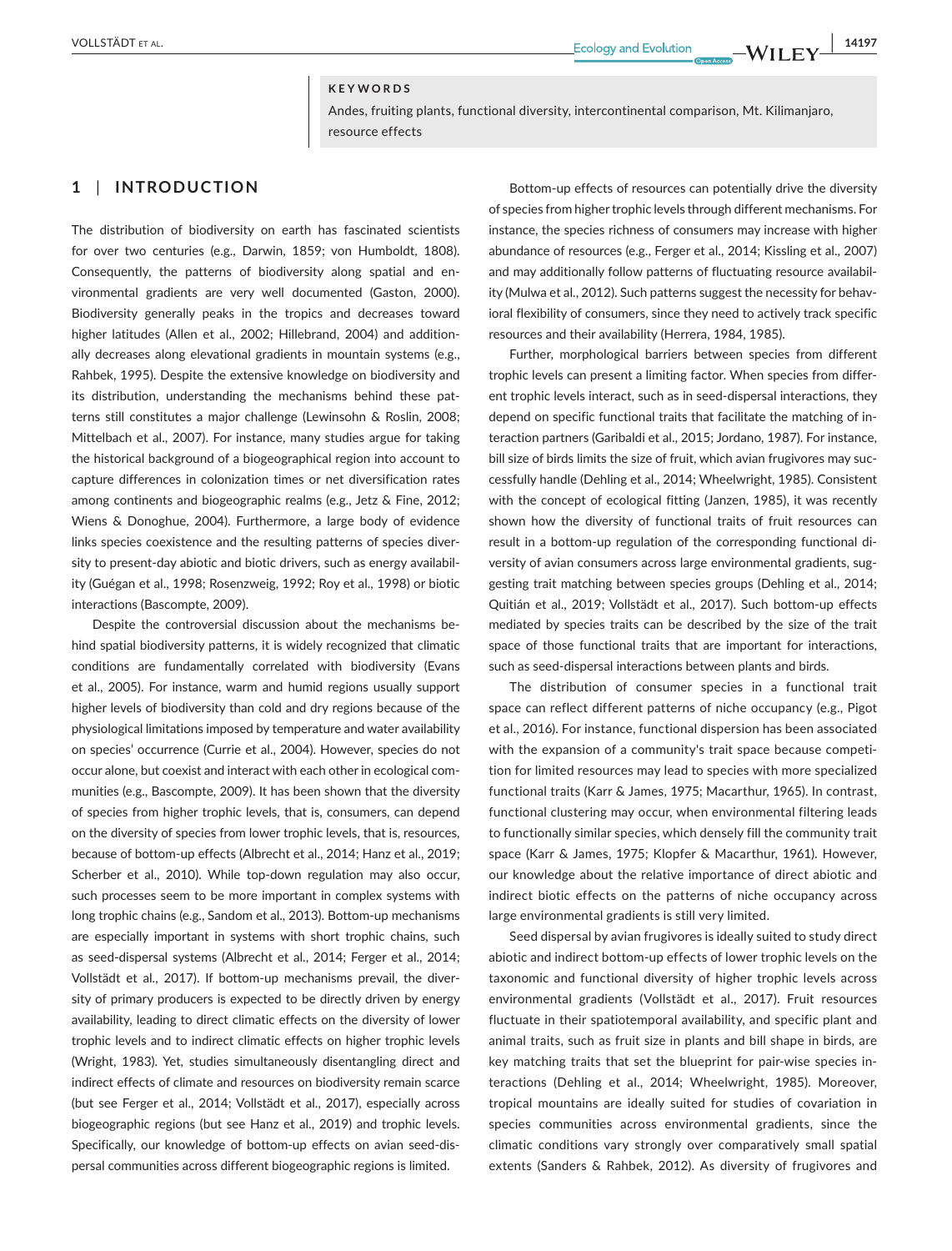**14198 WII FY** Ecology and Evolution *COLLSTADT ET AL.* 

plants varies fundamentally among biogeographic regions (Fleming et al., 1987; Kissling et al., 2012; Qian & Ricklefs, 2007), we perform the first intercontinental comparison to test for the combined effects of climate and resources on frugivore diversity in two regions with different biogeographic history.

Here, we investigate patterns of species diversity of interdependent species groups at both the taxonomic level, that is, richness and abundance, and the level of functional traits that are relevant for seed-dispersal interactions. We compare these patterns across large environmental gradients between two major biodiversity hotspots of the Neotropics and the Afrotropics. We use field data of plant and bird communities, including trait measurements of 367 plant and bird species, from the Andes of southern Ecuador and from Mt. Kilimanjaro in Tanzania. Using structural equation models, we simultaneously test the effects of climate as well as the effects of resources on the diversity of frugivorous bird species. Specifically, we test the following hypotheses:

First, if bottom-up mechanisms play an important role in shaping the diversity of higher trophic levels, we should find strong links between the taxonomic diversity of fruiting plants and frugivorous birds along both elevational gradients (link A in Figure 1a, Figure 1b). Similarly, if trait matching is an important mechanism that influences interactions between resources and consumers, we should find a positive link between the functional diversity of fruiting plants and frugivorous birds along both elevational gradients (link A in Figure 1a, Figure 1b). Second, if bottom-up mechanisms of fruit resources are important for the regulation of the diversity of frugivorous birds, the direct relationships of climate with taxonomic and functional diversity of frugivorous birds should be weak (links B, C in Figure 1a). Instead, these relationships should be indirectly mediated through the taxonomic and functional diversity of plants (links  $D, E + A$  in Figure 1a).

## **2** | **METHODS**

#### **2.1** | **Study area**

The study was conducted in Podocarpus National Park in the Eastern Cordillera of the southern Ecuadorian Andes (3°58′–4°6′S, 78°58′– 79°10′W, see Appendix S1 in Figure S1.1) and on Mt. Kilimanjaro in northern Tanzania (2°45′–3°25′S, 37°0′–37°43′E, see Appendix S1, Figure S1.2). Temperature decreases linearly with increasing elevation



at both locations (Hemp, 2005; Moser et al., 2007). Rainfall increases with increasing elevation in Podocarpus National Park (Moser et al., 2007), while it peaks at an elevation of about 2,200 m asl on Mt. Kilimanjaro, decreasing toward lower and higher elevations, respectively (Hemp, 2005). In total, we combined data from 38 study plots (18 plots in the Ecuadorian Andes, 20 plots on Mt. Kilimanjaro). In the Ecuadorian Andes, we collected data on six replicate study plots of  $30 \times 100$  m in three habitat types covering three elevations, respectively: evergreen premontane forest (1,000 m asl), lower montane forest (2,000 m asl) and upper montane forest (3,000 m asl). The forest within Podocarpus National Park is considered mostly undisturbed (Homeier et al., 2008). On Mt. Kilimanjaro, we collected data on five replicate study plots of  $30 \times 100$  m in four undisturbed habitat types at four elevations, respectively: colline savanna (870–1,150 m asl), lower montane forest, (1,620–2,020 m asl), montane *Ocotea* forest (2,120–2,750 m asl) and upper montane *Podocarpus* forest (2,720–3,060 m asl).

# **2.2** | **Climate**

To describe the climatic conditions along the two elevational gradients, we compiled plot-level data on the mean annual temperature and mean annual precipitation available for both study regions. Plot-level data are especially important in tropical mountain systems, as regional and global datasets are interpolated, resulting in low precision of measurements in montane environments. In the Ecuadorian Andes, the data were collected through an air temperature regionalization tool, which was designed for the study region (Fries et al., 2009) and through a combination of remote sensing and meteorological data (Rollenbeck & Bendix, 2011). This combination is best suited to derive local climate information for the southern slopes of the Ecuadorian Andes (Fries et al., 2009; Rollenbeck, 2006). On Mt. Kilimanjaro, data were collected over 15 years through a network of temperature loggers (maximum – minimum thermometers;  $\pm$ 0.1°C) and rain gauges (dipping bucket and funnel gauges,  $\pm 1$  mm) distributed across the mountain (Hemp, 2006).

# **2.3** | **Plant and bird communities**

In the Andes, we recorded plant and bird communities between 2014 and 2015, twice during the wettest months (May–July) and

> **FIGURE 1** (a) A priori hypothesized causal structure of the relationships between bird communities, plant resources, and climate (temperature and precipitation). The possible links are numbered alphabetically. The relative importance of each link in the models can be seen in Table 1. (b) Direct relationship between bird and plant communities at the level of taxonomic, as well as functional diversity (link A)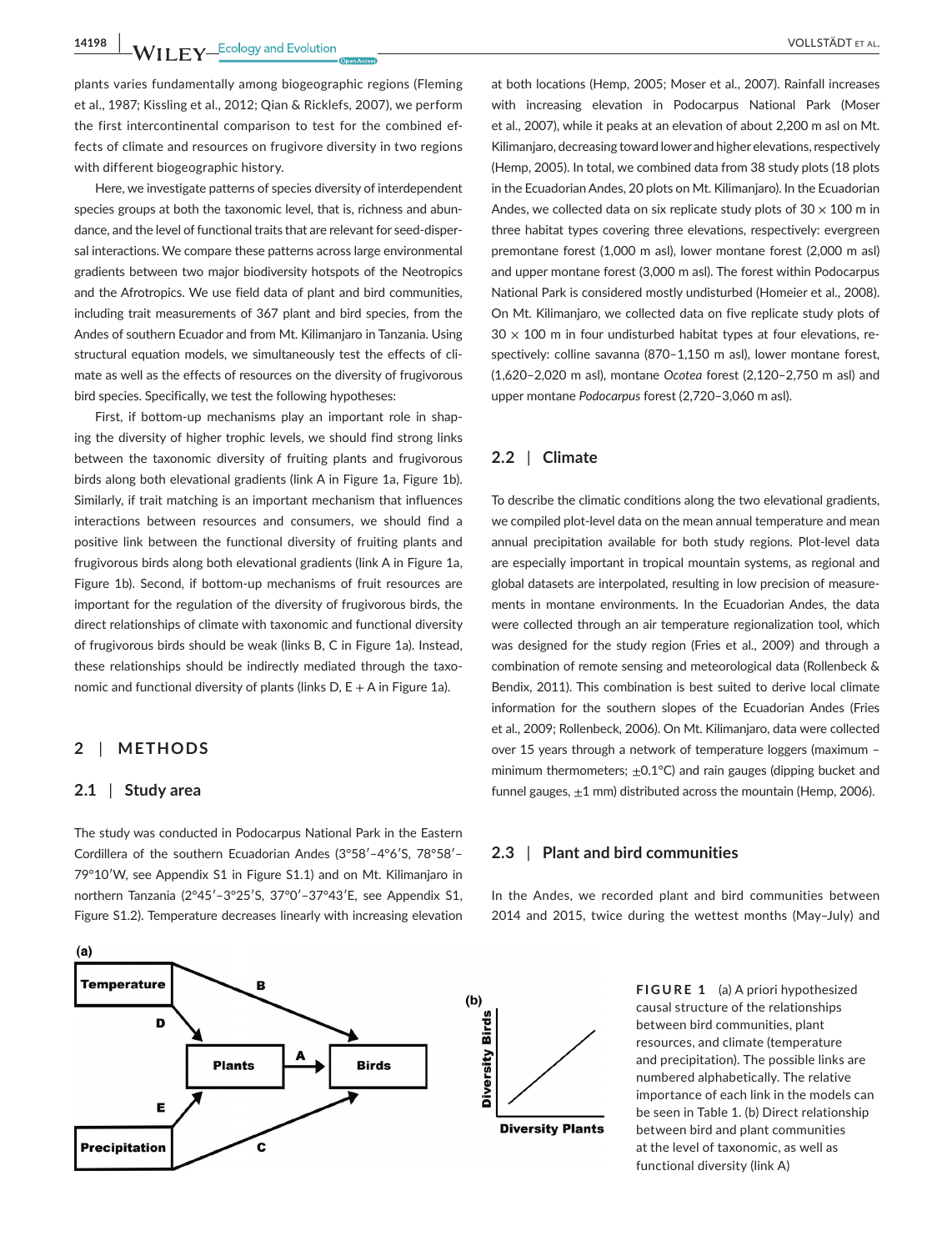twice during the driest months (October–December), resulting in four temporal replicates for each habitat type (Quitián et al., 2018; Santillán et al., 2018). On Mt Kilimanjaro, we recorded communities between 2013 and 2015, twice during the cold dry season (June–September) and twice during the warm dry season (January– February), resulting in four temporal replicates for each habitat type (Vollstädt et al., 2017, 2018).

We recorded the communities of fleshy-fruited plants and frugivorous birds on each plot in both mountain ranges. Each plot covered a representative amount of fruiting plants typical for each habitat type. We recorded, mapped and identified all fruiting plants to species level. To assess resource abundance, we estimated the total number of ripe fruits for each plant individual. On plants with very large crop sizes, we counted the number of fruits for representative branches and used these to estimate the crop size of the whole plant.

We recorded the communities of frugivorous birds by observing interactions with fruiting plants using binoculars. The entire area of the plot was observed with equal attention with the aid of field assistants. On each plot, in each of the seasonal samples, frugivores were observed for a total of 25 hr distributed over five consecutive days (Quitián et al., 2018; Vollstädt et al., 2017, 2018). Birds were identified using Ridgely and Greenfield (2001) in the Ecuadorian Andes and using Zimmerman et al. (1999) on Mt. Kilimanjaro. Only interaction events considered as legitimate seed dispersal (i.e., swallowing or transporting seeds away from mother plants) were included in the analysis. Sampling effort was sufficient to cover the pool of frugivorous birds in each respective habitat, as indicated by sampling curves (Ecuadorian Andes: see Figure A1 in Quitián et al., 2017; Mt. Kilimanjaro: see Appendix 7 in Vollstädt et al., 2018).

## **2.4** | **Functional traits**

To quantify the functional diversity of fruiting plant and frugivorous bird communities, we measured plant and bird traits that are known to influence interactions between the two species groups (Dehling et al., 2014). For fruiting plants, we measured four functional traits: fruit length, fruit diameter, plant height and crop mass. In the field, we collected 15 fruits for each plant species (five fruits each from three different individuals). We measured the length of the fruit (peduncle to tip) and the maximum diameter of the fruit using a sliding caliper  $(\pm 0.01$  mm). We measured the height of all plant individuals of each species using a laser range finder  $(\pm 1 \text{ m})$ . We weighed fruits using a digital scale  $(\pm 0.01 \text{ g})$  and multiplied mean fruit mass with the mean number of fruits per plant species to calculate crop mass for each species.

For frugivorous birds, we also considered four functional traits: bill length, bill width, Kipp's index and body mass. All traits were measured on museum specimens (Natural History Museum, Berlin; Museo Ecuatoriano de Ciencias Naturales, Quito; Zoological Research Museum Alexander Koenig, Bonn; Zoological Museum of Denmark at the University of Copenhagen). We measured two

female and two male specimens of each species. We measured bill length and bill width using a sliding caliper  $(\pm 0.01$  mm). We measured bill length as the distance from the commissural point of the upper and lower bill to the tip of the closed bill, and bill width as the external distance between the two commissural points, which is functionally equivalent to gape width (Wheelwright, 1985). We derived Kipp's index from measuring Kipp's distance (distance between tip of the first secondary and tip of the longest primary of the folded wing) as well as wing length; Kipp's index was then calculated as the ratio between Kipp's distance and wing length and is a measure of wing shape. We followed Eck et al. (2011) for all bird measurements. We compiled data on avian body mass using Dunning (2007). Except Kipp's index, all plant and bird traits were log-transformed to approximate normality.

## **2.5** | **Taxonomic and functional diversity**

We calculated two measures of taxonomic diversity. First, we measured species richness of each plant and bird community as the number of species recorded on each study plot. Second, we measured abundance of species in each plant and bird community. Abundance of plant resources in each community was measured as the sum of the crop sizes of all plant species recorded on each study plot. Abundance of birds in each community was measured as the total number of legitimate seed-dispersal visits of all frugivore species on each study plot. All abundance measures were log-transformed prior to analysis.

Additionally, we calculated two multivariate indices of functional trait diversity for plant and bird communities on each study plot: functional richness (FRic; Villéger et al., 2008) and functional dispersion (FDis; Laliberté & Legendre, 2010). Calculation was based on the Euclidean distances between species in a Principal Coordinates Analysis (PCoA) that was used to project species into a multidimensional trait space. Functional richness is a measure of the total morphological variety of a species community and is given by the size of a convex hull around all individual species in multidimensional space. The functional richness value for each community was then standardized against the total functional richness value in each biogeographic region calculated from the mountain-level regional species pool (i.e., all species recorded on any plot along each elevational gradient). Functional dispersion measures the mean distance of species in a community to the centroid of all species in that community. It is abundance weighted and therefore not as strongly influenced by extreme values as functional richness. For some plots, it was not possible to calculate functional richness values because either the fruiting plant or the avian frugivore communities were too small, that is, less than three species occurred in either trophic group. Overall, we were able to compute functional richness values for 16 plots in the Ecuadorian Andes and 18 plots on Mt. Kilimanjaro, and functional dispersion values for 17 plots in the Ecuadorian Andes and 18 plots on Mt. Kilimanjaro.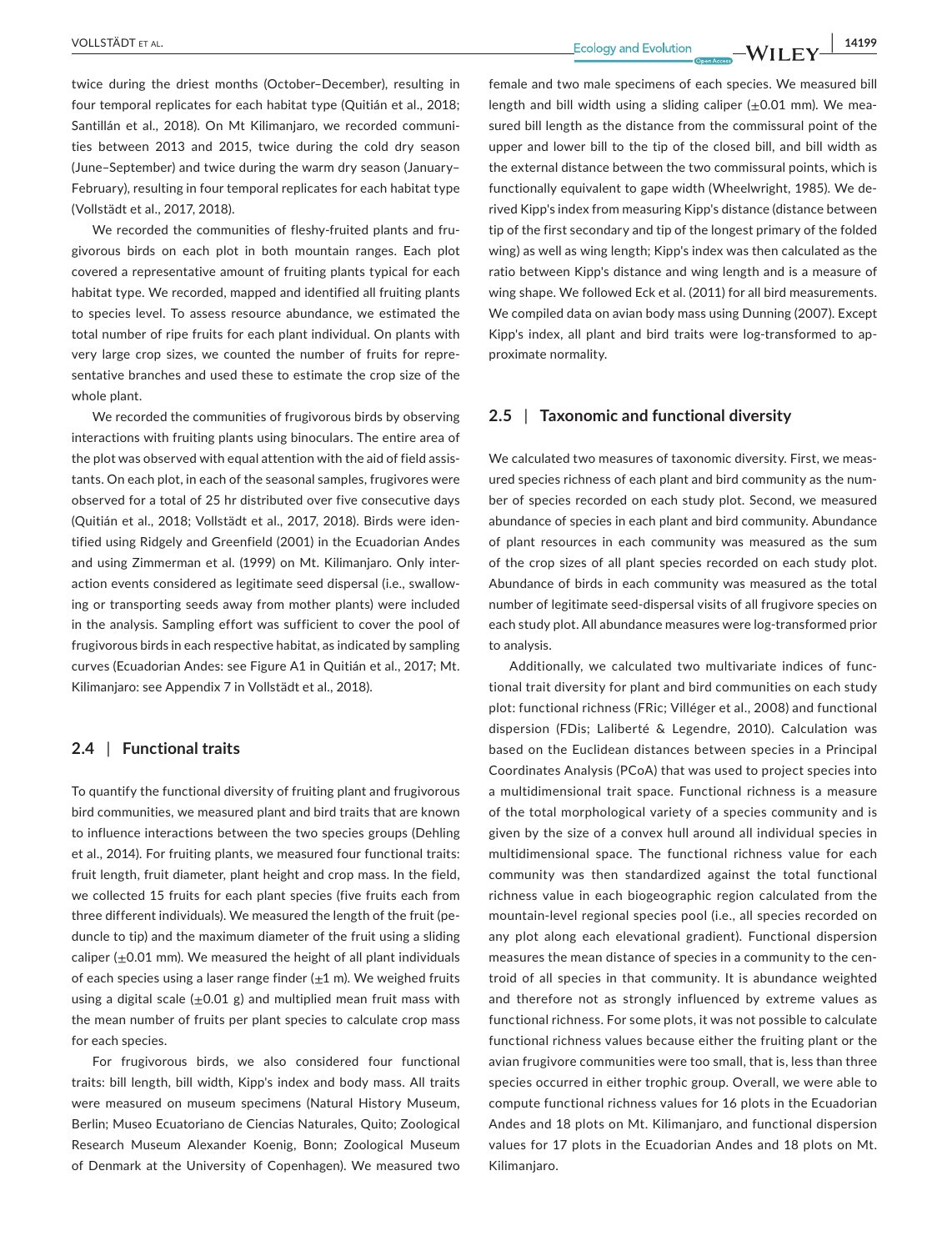**14200 WII FY** Ecology and Evolution **and Example 2018** and Evolution **and Evolution** *PHOPER ET AL.* 

To test whether the indices of functional diversity were mostly driven by species richness patterns, we additionally compared observed to randomized communities derived from null models and calculated standardized effect sizes (FRic $_{\text{SFS}}$  and FDis $_{\text{SFS}}$ ). We used the "independent swap" algorithm (Gotelli, 2000) to create 1,000 randomized communities. This algorithm maintains the total occurrence frequency of each species and species richness of each community but randomizes species identity and abundance across communities. This allows to test for the effects of abiotic and biotic variables on functional diversity after accounting for the effects of species richness. Standardized effect sizes were calculated by subtracting the mean of the randomized values for each community from the observed value of that community and dividing the results by the standard deviation of the randomized values.

# **2.6** | **Statistical analysis**

To disentangle effects of climate and taxonomic or functional diversity of plant communities on the taxonomic or functional diversity of bird communities, we used structural equation models (SEMs) which are able to account for both direct and indirect relationships among variables in complex systems (Grace et al., 2012; Sonne et al., 2016). We first defined an a priori structure of the SEM, focusing on bottom-up mechanisms. This SEM included all biologically plausible links between bird communities, plant communities, temperature and precipitation (Figure 1a). This approach allowed us to compare the respective importance of abiotic versus biotic drivers and their direct and indirect effects on bird communities. In order to understand the general importance of each driver for the bird communities, we ran the analyses across both biogeographic regions (i.e., Ecuadorian Andes and Mt. Kilimanjaro). To this end, we fitted the SEMs with biogeographic region as factor. We did not explicitly

test for effects of the respective biogeographic region, because of sample size limitations and because results were qualitatively similar between biogeographic regions.

For each metric of taxonomic and functional diversity (species richness, species abundance, FRic, FDis, FRic<sub>sEs</sub> and FDis<sub>sEs</sub>), we fitted a separate SEM. Thus, we considered only corresponding metrics of plant and bird communities in each model (see Figure 2; see Appendix S2, Figure S2.3). We *z*-transformed all variables to zero mean and unit variance prior to analysis, to allow for comparison of the effect sizes between predictor and response variables with different scales. Based on the full a priori SEM, we performed a stepwise removal of nonsignificant paths to simplify the SEM, which is a widely accepted approach (Sonne et al., 2016). We first excluded paths with the highest *P*-value and repeated this procedure until we reached the most parsimonious SEM for each response variable, which we identified using the information theoretic approach (i.e., the model characterized by the lowest AICc value) (Shipley, 2013). We evaluated the resulting SEM through a  $\chi^2$  test, the root mean square error of approximation (RMSEA) and the comparative fit index (CFI) (Grace et al., 2012; Hooper et al., 2008). A nonsignificant result of the  $\chi^2$  test ( $p > 0.05$ , Hooper et al., 2008), lower 90% of confidence intervals of RMSEA close to 0 (Grace et al., 2012) and CFI values larger than 0.95 (Hu & Bentler, 1999) indicate a good fit of the model to the observed data.

We tested the null expectation, that is, no relationship between bird and plant communities, by fitting environment SEMs for each diversity metric, where potential bottom-up effects of plant communities were excluded (Sandom et al., 2013). The missing path was then accounted for in the model by adding error covariance between variable pairs (Sandom et al., 2013).

To visualize the patterns of taxonomic and functional diversity across the most important gradients according to the most parsimonious SEM, we plotted partial residuals from the respective models (Figure 3).



**FIGURE 2** Relationships between bird communities, plant resource communities, and climate (temperature and precipitation) in the Ecuadorian Andes and on Mt. Kilimanjaro, according to the models with highest model fit for (a) species richness, (b) species abundance, (c) functional richness (FRic), and (d) functional dispersion (FDis). The path coefficients for paths in the best-fit model, their statistical significance (\* $p < 0.05$ , \*\* $p < 0.01$ , \*\*\* $p < 0.001$ ), and the coefficients of determination ( $R^2$ ) are given. Nonsignificant paths that were retained in the best models are represented by dotted lines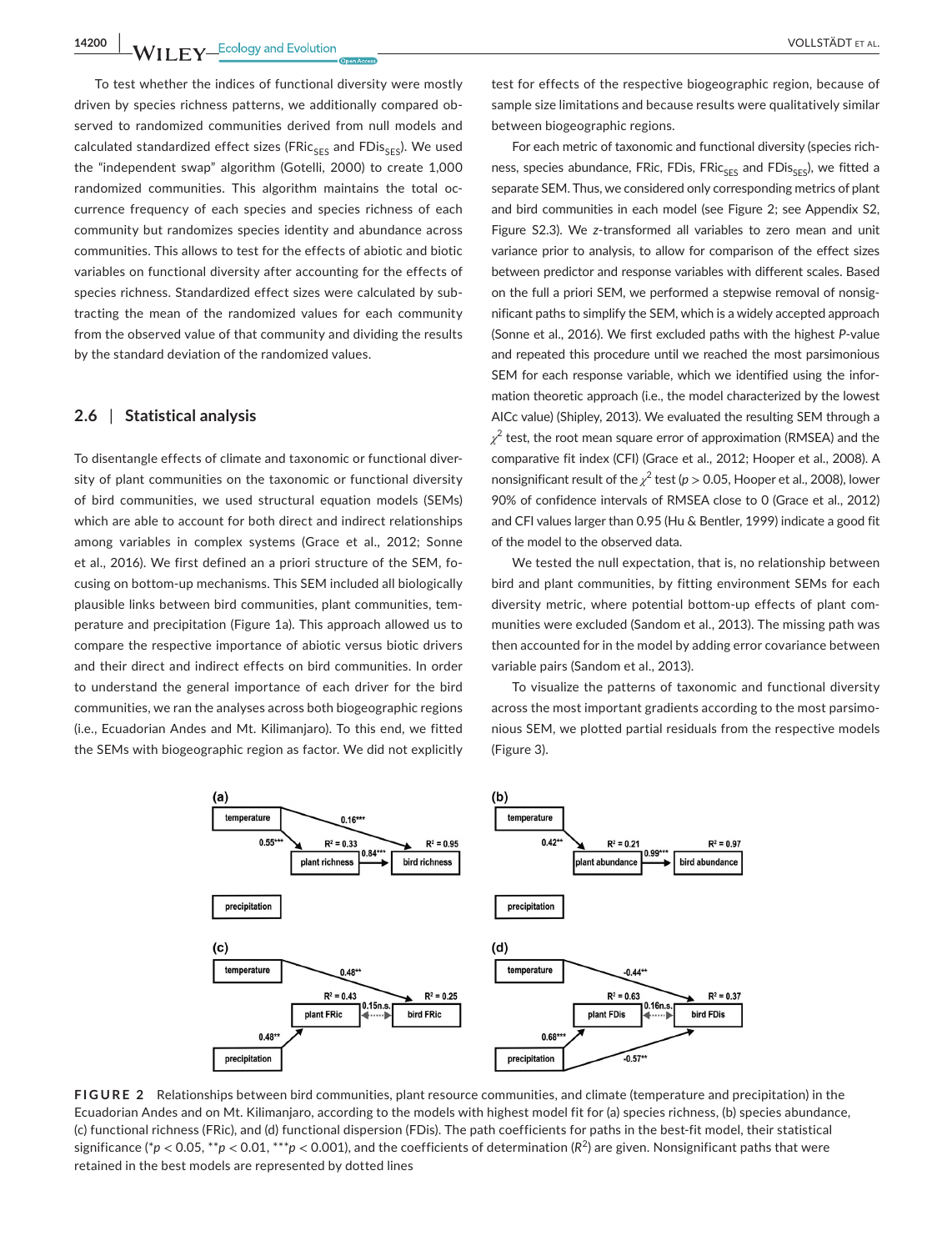**FIGURE 3** Taxonomic and functional diversity values of bird and plant communities across the most important gradients according to our models in the Ecuadorian Andes and on Mt. Kilimanjaro, for (a) species richness, (b) species abundance, (c) bird functional richness (FRic), (d) plant functional richness (FRic), (e) bird functional dispersion (FDis), and (f) plant functional dispersion (FDis). Shown are the relationships with the predictor variable that had the strongest link with the respective measure of diversity in the best-fit model (see Table 1, Figure 2). Data points represent partial residuals from this model for each study plot of the respective mountain range. Sample sizes were as follows:  $N(a) + (b)$  Ecuadorian Andes = 17, Mt. Kilimanjaro =  $18$ ; N  $(c) + (d)$  Ecuadorian Andes = 16, Mt. Kilimanjaro = 18; N (e) + (f) Ecuadorian Andes =  $17$ , Mt. Kilimanjaro =  $18$ 



All statistical analyses were performed with R version 3.5.1 (R Core Team, 2012) and the packages "FD" (Laliberté et al., 2014), "picante" (Kembel et al., 2010) and "lavaan" (Rosseel, 2012).

# **3** | **RESULTS**

Overall, we recorded 112 fruiting plant species and 130 frugivorous bird species across all plots of the Ecuadorian Andes, and 53 fruiting plant species and 72 frugivorous bird species across all plots of Mt. Kilimanjaro (see Appendix S3, Tables S3.3–S3.4). In the Ecuadorian Andes, the dominant, most frequently visited plants at lower elevations were species from the genera *Miconia* (779 visits) and *Cecropia* (492 visits), and *Miconia* (32 visits) was equally among the most frequently visited genera at higher altitudes (see Appendix S3, Table S3.3). The Paradise Tanager (*Tangara chilensis*, 531 visits) was the most frequent bird species at lower elevations of the Ecuadorian Andes, while the Lacrimose Mountain-Tanager (*Anisognathus lacrymosus*, 60 visits) was most frequent at higher elevations (see Appendix S3, Table S3.4). On Mt. Kilimanjaro, small trees such as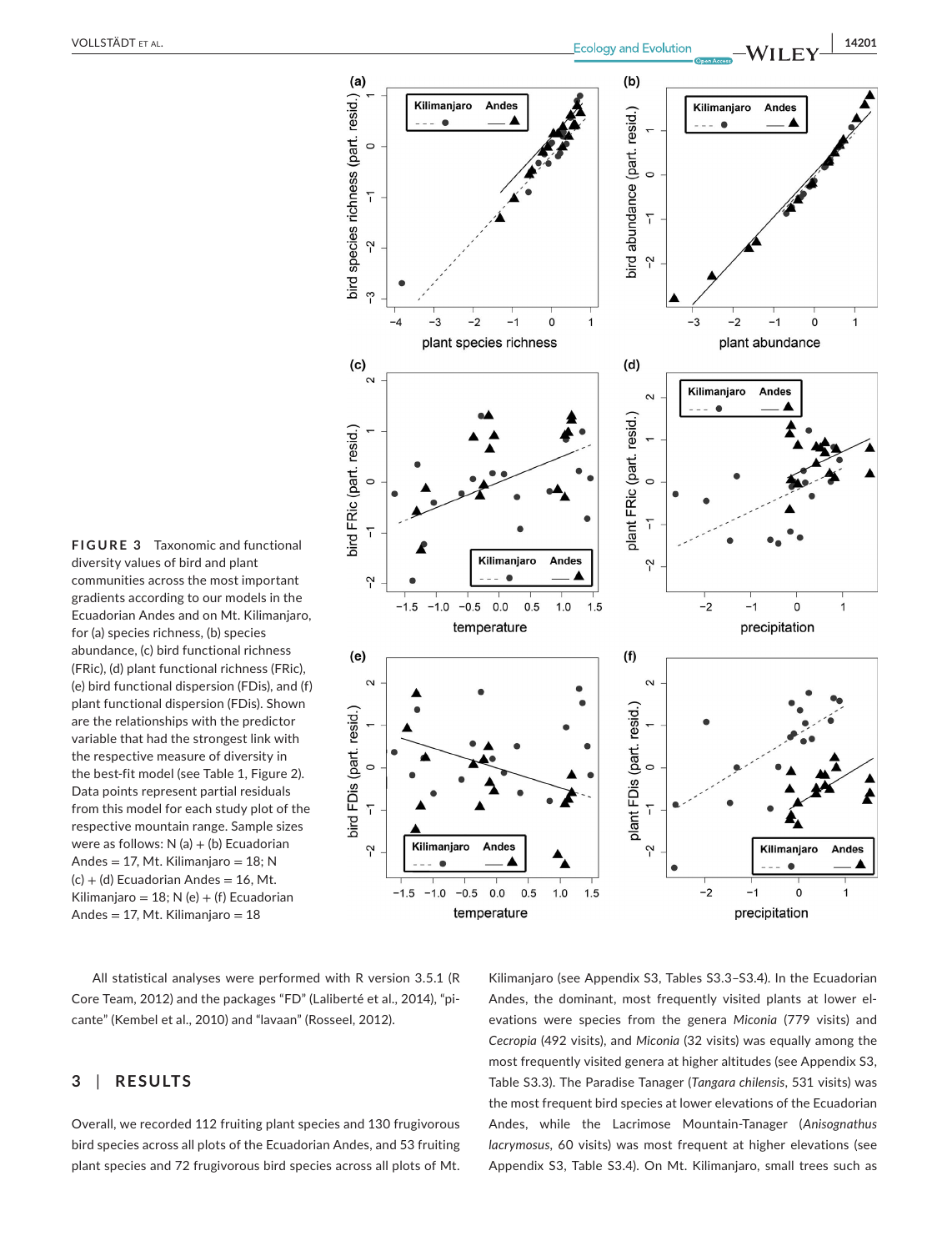| TABLE 1 An overview of the model selection process and results for the structural equation models depicted in Figure 2: for (a) species |
|-----------------------------------------------------------------------------------------------------------------------------------------|
| richness, (b) species abundance, (c) functional richness (FRic), and (d) functional dispersion (FDis)                                   |

|                           | <b>Birds</b> |           |                          | <b>Plants</b> |                   | Covariance               | <b>Model Fit</b> |              |  |  |
|---------------------------|--------------|-----------|--------------------------|---------------|-------------------|--------------------------|------------------|--------------|--|--|
|                           | Plant        | Tmean     | Pmean                    | Tmean         | Pmean             | <b>Bird-Plant</b>        | <b>AICc</b>      | <b>AAICc</b> |  |  |
| (a) Species richness      |              |           |                          |               |                   |                          |                  |              |  |  |
| 1                         | $0.83***$    | $0.18***$ | 0.05                     | $0.56***$     | 0.02              |                          | 100.78           | 6.22         |  |  |
| $\overline{2}$            | $0.83***$    | $0.18***$ | 0.05                     | $0.56***$     | -                 | -                        | 97.13            | 2.57         |  |  |
| 3                         | $0.84***$    | $0.16***$ | $\overline{\phantom{0}}$ | $0.55***$     | -                 | -                        | 94.56            | $\mathsf{O}$ |  |  |
| (b) Species abundance     |              |           |                          |               |                   |                          |                  |              |  |  |
| $\mathbf{1}$              | $0.99***$    | 0.02      | 0.05                     | $0.51***$     | 0.18              | —                        | 89.66            | 8.11         |  |  |
| $\overline{2}$            | $0.99***$    | —         | 0.03                     | $0.51***$     | 0.18              | —                        | 86.37            | 4.82         |  |  |
| $\sqrt{3}$                | $0.99***$    |           | 0.03                     | $0.42***$     | $\qquad \qquad -$ | —                        | 83.76            | 2.21         |  |  |
| $\overline{4}$            | $0.99***$    | —         | —                        | $0.42***$     | $\qquad \qquad -$ | —                        | 81.55            | $\mathsf O$  |  |  |
| (c) Functional richness   |              |           |                          |               |                   |                          |                  |              |  |  |
| 1                         | 0.17         | $0.47**$  | $-0.09$                  | 0.21          | $0.59***$         | -                        | 185.13           | 5.25         |  |  |
| $\overline{2}$            | 0.12         | $0.51***$ | -                        | 0.21          | $0.59***$         | $\overline{\phantom{0}}$ | 181.58           | 1.7          |  |  |
| 3                         | -            | $0.50**$  | -                        | 0.21          | $0.59***$         | 0.14                     | 181.39           | 1.51         |  |  |
| 4                         | -            | $0.48**$  |                          |               | $0.48**$          | 0.15                     | 179.88           | $\mathsf{O}$ |  |  |
| (d) Functional dispersion |              |           |                          |               |                   |                          |                  |              |  |  |
| $\mathbf{1}$              | 0.21         | $-0.44**$ | $-0.71**$                | 0.09          | $0.74***$         | —                        | 169.67           | 3.15         |  |  |
| $\overline{2}$            | 0.21         | $-0.44**$ | $-0.71**$                | —             | $0.68***$         | —                        | 166.52           | $\mathbf{0}$ |  |  |
| 3                         | —            | $-0.44**$ | $-0.57**$                |               | $0.68***$         | 0.16                     | 166.52           | 0            |  |  |

*Note:* A stepwise removal of nonsignificant relationships led to a gradually better fit of the models. Error covariance between bird and plant communities was not explicitly assumed in the best-fit model for species richness and species abundance (Table 1a + b). We tested this relationship separately and model fit decreased considerably. Given are the respective estimates for all possible paths in the models (see Figure 1a) as well as the AICc score and the distance of each model to the best-fit model for each respective diversity metric. Significance levels of estimates: \**p* < 0.05,  $^{*}$ *p* < 0.01;  $^{***}$ *p* < 0.001. Best-fit models had a good fit to the data (in all cases:  $P(\chi^2)$  > 0.05; lower 90% of confidence intervals of RMSEA close to 0;  $\mathsf{CFI} > 0.95$ ).  $\mathsf{R}^2$  values of the best-fit models are shown in the respective figures (see Figure 2a–d).

*Lannea* (307 visits) and *Ozoroa* (91 visits) were frequently visited at lower elevations, while *Schefflera* (2,573 visits) was most frequently visited by birds at high elevations (see Appendix S3, Table S3.3). The Common Bulbul (*Pycnonotus barbatus,* 980 visits) was the most frequent bird species at low elevations, while the Montane White-Eye (*Zosterops poliogaster*, 1,926 visits) was the most frequent visitor at high elevations of Mt. Kilimanjaro (see Appendix S3, Table S3.4).

Overall, plant and bird species richness varied from 8–22 (me $dian = 13$ ) and 2-53 (median = 23) species per plot in the Ecuadorian Andes and  $5-15$  (median = 7.5) and  $7-23$  (median = 12.5) species per plot on Mt. Kilimanjaro, respectively. Species turn-over between plots was high and, on average, 90% of plant species in the Ecuadorian Andes and 88% on Mt. Kilimanjaro, and 80% of bird species in the Ecuadorian Andes and 83% on Mt. Kilimanjaro were replaced between plots (Sørensen dissimilarity, mean ± *SD* along each elevational gradient; plants Ecuadorian Andes:  $0.90 \pm 0.23$ , Mt. Kilimanjaro: 0.88  $\pm$  0.24; birds Ecuadorian Andes: 0.80  $\pm$  0.27, Mt. Kilimanjaro: 0.83  $\pm$  0.28). Moreover, FD of plant and bird communities varied across both mountain ranges (e.g., plant FRic Ecuadorian Andes: < 0.01–0.08, Mt. Kilimanjaro: < 0.01–0.06; bird FRic Ecuadorian Andes: < 0.01–0.20, Mt. Kilimanjaro: < 0.01–0.20; see Appendix S3, Table S3.2).

## **3.1** | **Drivers of taxonomic and functional diversity**

The best-fit SEMs for all variables showed a good fit to the data (in all cases:  $P(\chi^2) > 0.05$ ; lower 90% of confidence intervals of RMSEA close to 0; CFI > 0.95). Results were consistent across biogeographic regions, with exception of plant functional dispersion (FDis, see Figure 3a–f).

Species richness of bird communities was strongly related to species richness of plants, which mediated indirect effects of mean annual temperature. The models testing the null expectation, that is, no relationship between species groups performed less well than the models testing for bottom-up effects (results not shown). With increasing temperature, species richness in plant communities significantly increased, which in turn caused a significant increase in species richness of bird communities (Figure 2a  $+$  3a, Table 1a). Similarly, mean annual temperature had a positive, indirect effect on bird abundance that was mediated by increased plant abundance (Figure  $2b + 3b$ , Table 1b). Additionally, we found a weak, but significant direct relationship between mean annual temperature and species richness of birds, while mean annual precipitation explained no variation in plant or bird taxonomic diversity (Figure  $2a + b$ ).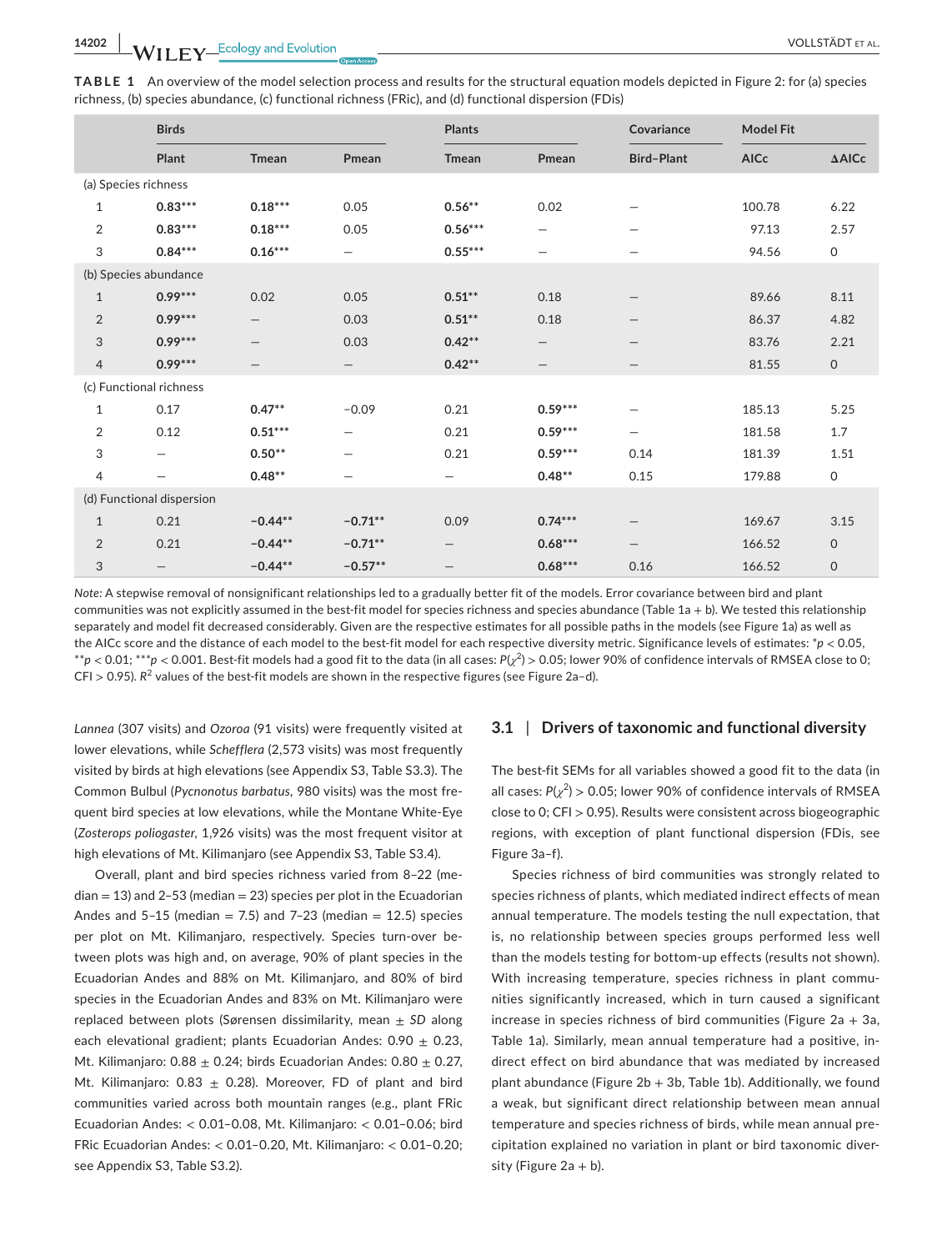Functional diversity measures of bird communities showed consistent, direct climatic effects and no significant relationships with the functional diversity measures of plant communities. Models performed better when the error covariance between species groups was included, but covariance terms were not significant for neither FRic nor FDis. Functional richness (FRic) of bird communities increased significantly with mean annual temperature, while FRic of plant communities was strongly positively linked to mean annual precipitation (Figure 2c  $+$  3c,d, Table 1c). For both communities, the directions of the relationships were reversed when we calculated the standardized effect size (FRic<sub>SES</sub>), but these links were not statistically significant (see Appendix S2, Figure S2.3a + Table S2.1a). FDis of bird communities was negatively related to both mean annual temperature and precipitation, while increasing FDis of plant communities was positively related to mean annual precipitation (Figure 2d + 3e,f, Table 1d). These patterns of the raw FDis values were consistent with those for the standardized effect sizes (FDis $_{SFS}$ , see Appendix S2, Figure S2.3b + Table S2.1b).

# **4** | **DISCUSSION**

We compared patterns of taxonomic and functional diversity of frugivorous birds across two major mountain systems of the Neotropics and Afrotropics and simultaneously disentangled direct and indirect effects of climate and resource diversity. The overall diversity of fleshy-fruited plants and avian frugivores was higher in the Ecuadorian Andes than on Mt. Kilimanjaro, which is in line with other studies showing similar differences between the two biogeographic regions (e.g., Hawkins et al., 2007; Kissling et al., 2012). Such patterns could be explained by different historical backgrounds or by distinct biogeographical properties. For instance, mountains with humid bases such as the Andes usually show different diversity patterns than mountains with arid bases such as Mt. Kilimanjaro (McCain, 2009). Despite these biogeographic differences, the mechanisms behind the diversity of fruits and frugivores across elevational gradients were very similar in both regions.

We show that in both biogeographic regions, the taxonomic diversity of birds was most strongly related to the taxonomic diversity of plants, while the functional diversity of birds was related to mean annual temperature and precipitation. Interestingly, the taxonomic diversity of plants was positively related to mean annual temperature and the functional diversity of plants was closely related to mean annual precipitation. Against our expectations, we did not find a link between the functional diversity of birds and plants, even though functional diversity was quantified based on matching traits that mediate bird-plant interactions. These findings suggest that bottom-up mechanisms can drive taxonomic diversity of avian frugivores across large environmental gradients, underlining the importance of resource tracking by frugivores. Trait matching between birds and their plant resources however did not result in spatial covariation in the functional diversity of plants and birds.

# **4.1** | **Bottom-up mechanisms**

Both species richness and abundance of bird communities were consistently linked to the corresponding measures of taxonomic diversity of their resources across large environmental gradients in the Neotropics and Afrotropics. These findings confirm our first hypothesis and are in line with previous findings (Ferger et al., 2014; Kissling et al., 2007; Loiselle & Blake, 1993). Our results underline how resources may affect the richness and abundance of frugivorous birds through bottom-up mechanisms. The strong link between resource diversity and frugivore diversity at the taxonomic level hints at the particular importance of frugivore behavior, as active tracking is required in order to follow patterns of spatiotemporal fluctuations in the richness and abundance of fruit resources (Herrera, 1984, 1985).

Against our expectations, we did not detect relationships between the functional diversity of frugivore communities and their resources. In an earlier study from the Peruvian Andes, the functional diversity of fleshy-fruited plants and frugivorous birds correlated closely across an elevational gradient covering natural habitat types from the lowlands to the tree line (Dehling et al., 2014). This pattern led the authors to propose that trait matching between resources and consumers caused bottom-up effects of plants on avian frugivores. Trait matching between resources and avian frugivores has also been described for communities on Mt. Kilimanjaro (Vollstädt et al., 2017). In contrast to the here presented analysis, this study included human-modified habitats, where a strong reduction of plant functional diversity caused decreasing functional diversity of frugivorous birds. A high functional diversity of frugivore communities could only be maintained if the functional diversity of resources was sufficiently high (Vollstädt et al., 2017).

Interestingly, we could not find similar dependencies of plant and bird functional diversity in near-natural habitats across the two mountain systems in the Neotropics and the Afrotropics. Instead, direct effects of climate were relatively more important in shaping consumer diversity than biotic resource effects mediated by trait matching. Although the patterns of bird functional diversity were overall similar in both biogeographic regions, the functional diversity of plant communities was differently distributed across elevation. This difference is likely due to the different distribution of precipitation across the two elevational gradients, which is known to result in different patterns of diversity (e.g., McCain, 2009). Divergent responses of plant functional diversity in the Neotropics and Afrotropics might explain the relatively low explanatory power of our models for functional diversity (cf. R2 values in Figure 2), and why we could not detect effects of ecological fitting between resource and consumer species at the intercontinental scale.

# **4.2** | **Effects of climate**

Climate explained much of the variation in functional diversity of both plant and bird communities. These findings are in contrast with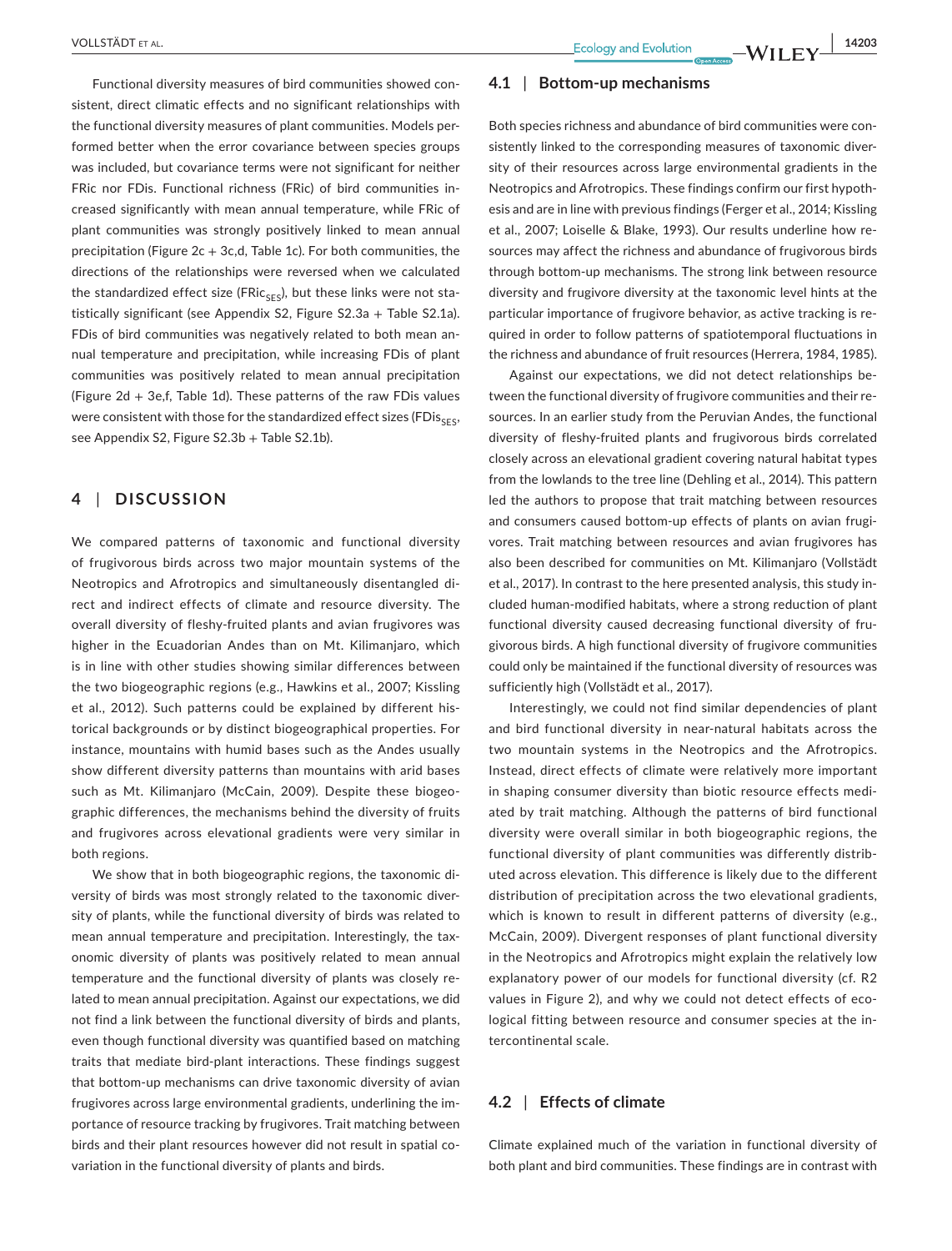**14204 |**  VOLLSTÄDT et al.

our expectations and a previous study (Hanz et al., 2019), since our hypothesis was a higher importance of indirect effects through bottom-up mechanisms and plant communities for diversity patterns of bird communities. Instead, we found that different climatic drivers were related to functional diversity of birds and plants. Whereas bird communities increased their functional trait space (but were less functionally dispersed) with increasing temperature, plant communities increased their functional trait space and were more functionally dispersed with higher precipitation.

It is well documented that water availability can drive the species richness of plants (Francis & Currie, 2003; Kreft & Jetz, 2007). The positive relationship between functional richness and precipitation suggests that the corresponding trait space of plant communities may expand under favorable climatic conditions. The increase in functional dispersion with increasing precipitation additionally suggests that the abundance of functionally distinct plant species increases in these communities, leading to functionally over-dispersed plant communities with a potentially higher degree of niche partitioning. Commonly, patterns of over-dispersion are attributed to competition among species, which results in the exclusion of functionally similar species and increasing functional specialization (Graham et al., 2009; Machac et al., 2011). We here included only traits that are directly related to seed dispersal by frugivores, such as fruit size and crop mass (Dehling et al., 2014; Wheelwright, 1985). The patterns we described for plant communities may thus primarily reflect competition for animal seed dispersers. This finding would be in line with previous work, where it has been shown that plants may compete for animal seed dispersers, especially when plant niche space becomes saturated (Albrecht et al., 2015).

In contrast, plant communities under harsh environmental conditions (i.e., low precipitation) showed signs of functional clustering, which is typically explained by environmental filtering (Machac et al., 2011; Pavoine et al., 2010; Webb, 2000). Plants under such conditions may possibly not be able to invest into attracting specific seed dispersers. Hence, there seems to be an important difference in the patterns of functional dispersion between plots with high and low precipitation, possibly due to differences in the degree of competition for seed dispersers. Although we find this pattern to be consistent on both mountain ranges, there are differences between the Ecuadorian Andes and Mt. Kilimanjaro. Functional dispersion of plant communities was overall lower in the Ecuadorian Andes than on Mt. Kilimanjaro (see Figure 3f). This pattern may be explained by a potentially stronger competition for high-quality seed dispersers across the entire elevational range of Mt. Kilimanjaro, as there are comparatively fewer and less specialized avian frugivores in the Afrotropics than in the Neotropics (Dugger et al., 2019; Kissling et al., 2012), leading to overall higher levels of functional dispersion there. Interestingly, functional dispersion of bird communities was negatively related to precipitation. Functional dispersion of bird communities was overall lower while simultaneously precipitation was overall considerably higher in the Ecuadorian Andes than on Mt. Kilimanjaro

(see Table S3.2). Previous work suggests that in the Ecuadorian Andes, bird diversity and abundance at low elevations is constrained by high precipitation (Santillán et al., 2018). Therefore, the negative relationship between the functional dispersion of bird communities and precipitation may arise, because only very competitive species with particular traits might be able to coexist locally under extreme rainfall.

Diversity and abundance of resources, as well as taxonomic and functional diversity of bird communities, were strongly and positively related to mean annual temperature. This pattern may be expected, since it is well established that temperature is a main driver of biodiversity worldwide (Evans et al., 2005), especially along tropical elevational gradients (Peters et al., 2016). Functional richness of bird communities was highest on plots characterized by warm temperatures and declined with decreasing temperatures across elevation. Similar patterns have been described for bird communities in the Peruvian Andes (Dehling et al., 2014; Pigot et al., 2016). Our results thus suggest that the pattern of increasing functional richness and, consequently, expansion of the functional trait space with increasing temperature may be generally true for Neotropical and Afrotropical mountains. However, under warm conditions, the size of bird functional trait spaces was smaller than expected from null models. This pattern was corroborated by the patterns of functional dispersion, which generally decreased with ambient temperature. Increasing temperatures, thus, promoted the assembly of communities that were composed mainly of functionally similar species, suggesting functional clustering. We hence find a pattern that is contrasting earlier work, since communities are typically described as functionally clustered under harsh environmental conditions (Dehling et al., 2014; Machac et al., 2011; Pigot et al., 2016). We, in contrast, demonstrate that communities on plots with lowest temperatures showed signs of functional over-dispersion. This pattern may imply that frugivores might have to compete for highly limited resources in such harsh environmental conditions, leading to niche partitioning and functional specialization. Similar patterns were described in an earlier study on Mt. Kilimanjaro, where plant communities on warmer plots supported large communities of functionally similar frugivores, which overlapped in their resource use, while bird communities on colder plots apparently competed more strongly for resources (Vollstädt et al., 2017, 2018).

# **5** | **CONCLUSIONS**

In the first simultaneous comparison of the effects of climate and resources on the diversity of avian frugivores between the Neotropics and Afrotropics, we show that bottom-up mechanisms drive species richness and abundance of bird communities, but we do not find evidence for ecological fitting in terms of functional diversity. Functional diversity in communities of fleshy-fruited plants and avian frugivores was related to different climatic drivers, showing distinct patterns of functional clustering and over-dispersion across environmental gradients. The different patterns of functional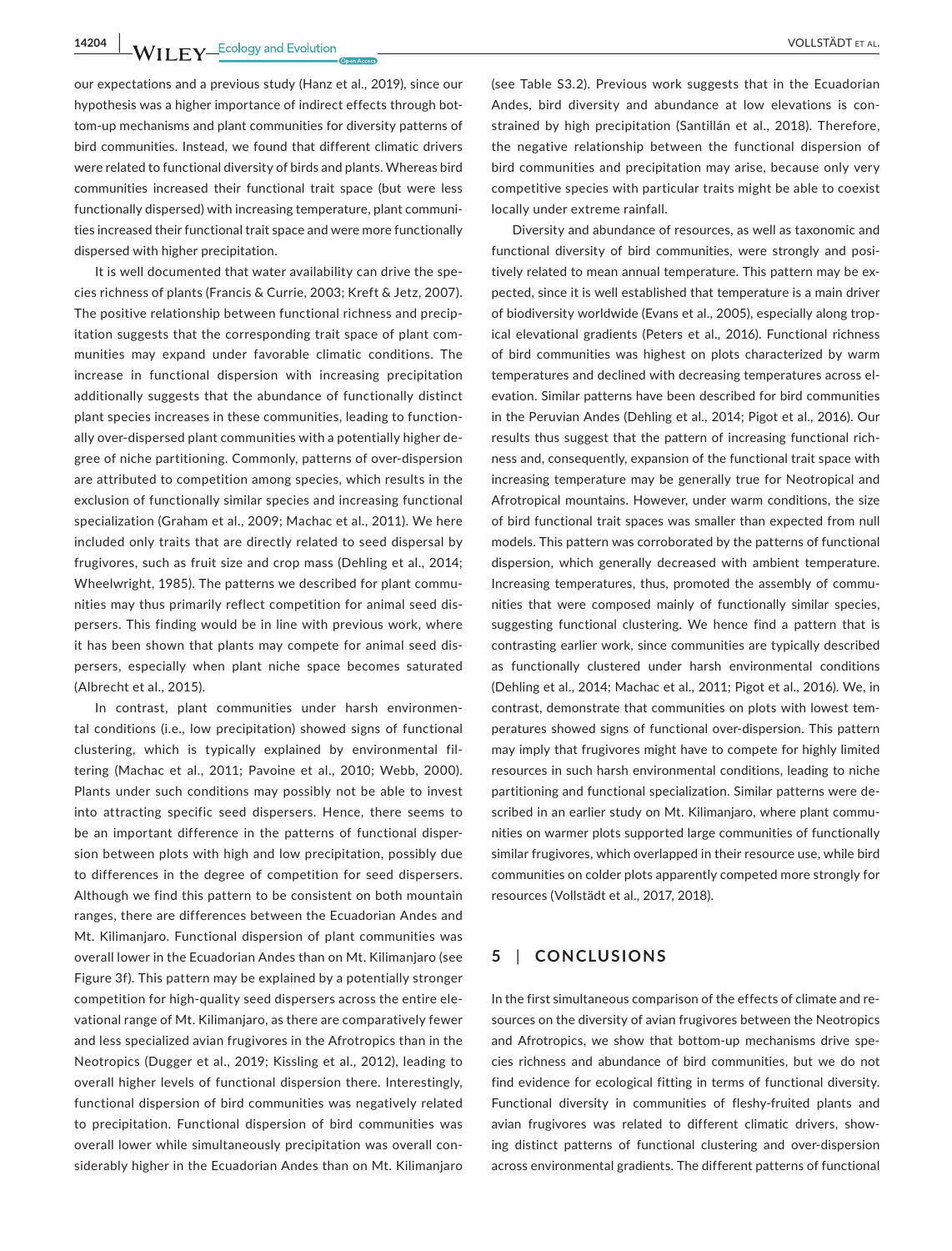over-dispersion between fleshy-fruited plants and frugivorous birds are remarkable, as they suggest distinct responses of resources and consumers to different climatic drivers. Consequently, ecological fitting between the functional traits of resource and consumer species may be masked at large spatial scales by decoupling of plant and bird functional diversity. Different responses of plant and bird functional diversity to climatic drivers could potentially further increase such decoupling between plants and animals under future conditions.

# **ACKNOWLEDGMENTS**

Agustín Carrasco and Patricio Estrella helped with fieldwork in Ecuador. Samuel Augustino, Jeremia Issack, Nelson Massam, Ramson Mmary, George Philipo, and Raymond Zaria helped with fieldwork on Mt. Kilimanjaro. Jon Fjeldså (Zoological Museum of the University of Copenhagen, ZMUC), Sylke Frahnert (Natural History Museum, Berlin, MfNB), and César Garzón (Museo Ecuatoriano de Ciencias Naturales del Instituto Nacional de Biodiversidad, Quito, MECN) allowed access to museum collections. Dagmar Hanz, Larissa Nowak, and Anna Phillips contributed bird trait measurements. The Ecuadorian Ministry of the Environment (MAE) kindly provided permission to conduct research in Podocarpus National Park, Ecuador. COSTECH, TAWIRI, TANAPA, and the Immigration Office of Moshi permitted M.G.R.V. to conduct fieldwork in Tanzania and inside Kilimanjaro National Park. This work was funded by the Deutsche Forschungsgemeinschaft (DFG) through the research bundle FOR 823–825 "Platform for Biodiversity and Ecosystem Monitoring and Research in South Ecuador" (PAK 825/1) and the research units FOR 2730 "Environmental changes in biodiversity hotspot ecosystems of South Ecuador: RESPonse and feedback effECTs" and FOR 1246 "Kilimanjaro ecosystems under global change: Linking biodiversity, biotic interactions and biogeochemical ecosystem processes," and through Emmy Noether fellowship FR 3246/2-1 to S.A.F. Open access funding enabled and organized by Projekt DEAL.

## **CONFLICT OF INTEREST**

None declared.

# **AUTHOR CONTRIBUTIONS**

**Maximilian G. R. Vollstädt:** Conceptualization (lead), data curation (lead), formal analysis (lead), funding acquisition (equal), investigation (lead), methodology (lead), project administration (lead), resources (lead), software (lead), supervision (lead), validation (lead), visualization (lead), writing – original draft (lead), writing – review and editing (lead). **Jörg Albrecht:** Conceptualization (supporting), data curation (supporting), formal analysis (equal), funding acquisition (supporting), investigation (supporting), methodology (equal), project administration (supporting), resources (supporting), software (supporting), supervision (supporting), validation (equal), visualization (equal), writing – original draft (equal), writing – review and editing (equal). **Katrin Böhning-Gaese:** Conceptualization (equal), data curation (supporting), formal analysis (supporting), funding acquisition (lead), investigation (supporting), methodology (supporting), project administration (lead), resources (equal), software (equal), supervision (equal), validation (supporting), visualization (supporting), writing – original draft (supporting), writing – review and editing (supporting). **Andreas Hemp:** Conceptualization (supporting), data curation (supporting), formal analysis (supporting), funding acquisition (supporting), investigation (supporting), methodology (supporting), project administration (supporting), resources (supporting), software (supporting), supervision (supporting), validation (supporting), visualization (supporting), writing – original draft (supporting), writing – review and editing (supporting). **Kim M. Howell:** Conceptualization (supporting), data curation (supporting), formal analysis (supporting), funding acquisition (supporting), investigation (supporting), methodology (supporting), project administration (supporting), resources (supporting), software (supporting), supervision (supporting), validation (supporting), visualization (supporting), writing – original draft (supporting), writing – review and editing (supporting). **Laura Kettering:** Conceptualization (supporting), data curation (supporting), formal analysis (supporting), funding acquisition (supporting), investigation (supporting), methodology (supporting), project administration (lead), resources (supporting), software (supporting), supervision (supporting), validation (supporting), visualization (supporting), writing – original draft (supporting), writing – review and editing (supporting). **Alexander Neu:** Conceptualization (supporting), data curation (supporting), formal analysis (supporting), funding acquisition (supporting), investigation (supporting), methodology (supporting), project administration (supporting), resources (supporting), software (supporting), supervision (supporting), validation (supporting), visualization (supporting), writing – original draft (supporting), writing – review and editing (supporting). **Eike Lena Neuschulz:** Conceptualization (equal), data curation (equal), formal analysis (equal), funding acquisition (equal), investigation (equal), methodology (equal), project administration (equal), resources (equal), software (equal), supervision (equal), validation (equal), visualization (equal), writing – original draft (equal), writing – review and editing (equal). **Marta Quitián:** Conceptualization (supporting), data curation (supporting), formal analysis (supporting), funding acquisition (supporting), investigation (supporting), methodology (supporting), project administration (supporting), resources (supporting), software (supporting), supervision (supporting), validation (supporting), visualization (supporting), writing – original draft (supporting), writing – review and editing (supporting). **Vinicio E. Santillán:** Conceptualization (supporting), data curation (supporting), formal analysis (supporting), funding acquisition (supporting), investigation (supporting), methodology (supporting), project administration (supporting), resources (supporting), software (supporting), supervision (supporting), validation (supporting), visualization (supporting), writing – original draft (supporting), writing – review and editing (supporting). **Till Töpfer:** Conceptualization (supporting), data curation (supporting), formal analysis (supporting), funding acquisition (supporting), investigation (supporting), methodology (supporting), project administration (supporting), resources (supporting), software (supporting), supervision (supporting), validation (supporting), visualization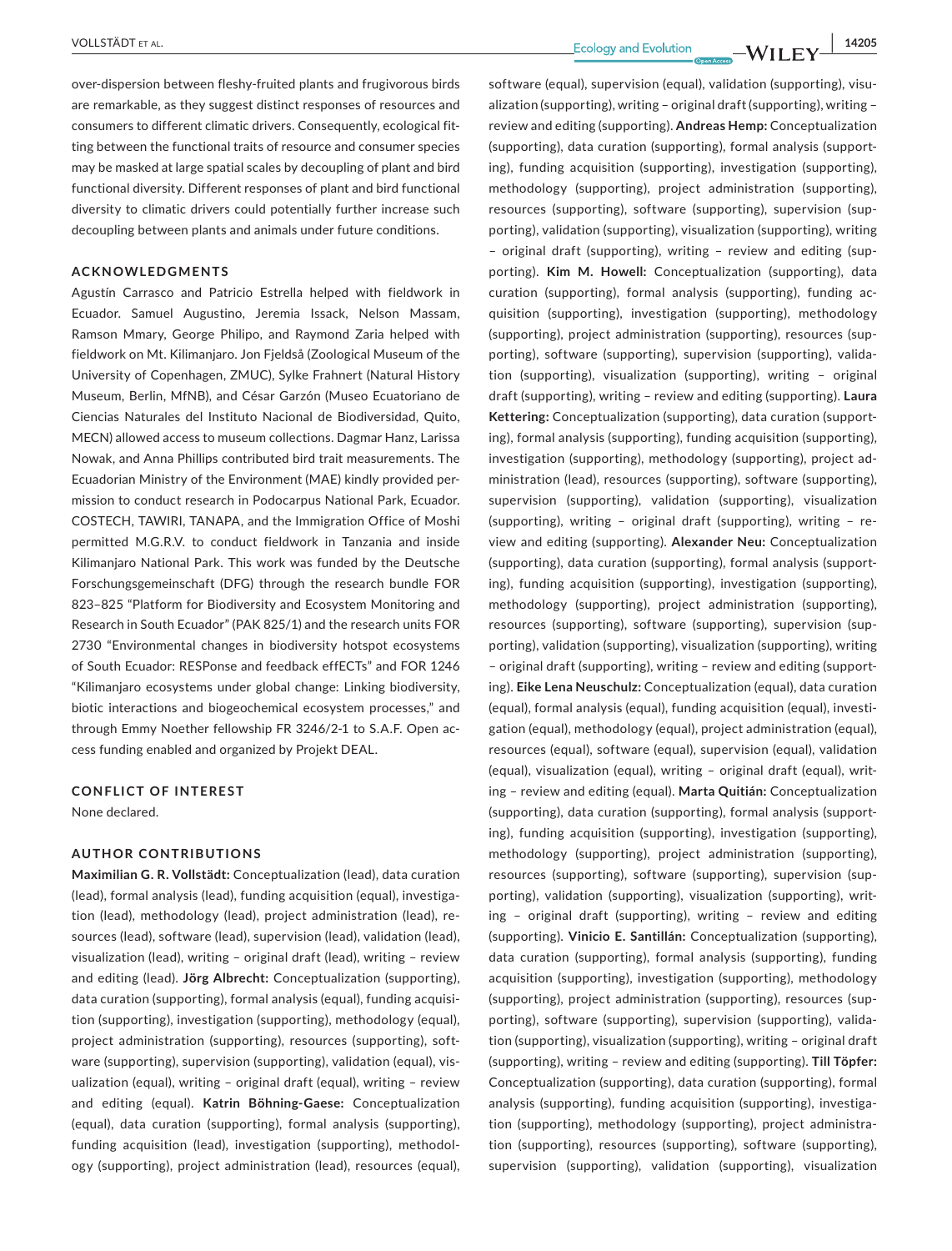**14206 WII FY** Ecology and Evolution **and Example 2018** and Evolution **and Example 2018 WII FY** Ecology and Evolution

(supporting), writing – original draft (supporting), writing – review and editing (supporting). **Matthias Schleuning:** Conceptualization (lead), data curation (equal), formal analysis (equal), funding acquisition (equal), investigation (equal), methodology (equal), project administration (equal), resources (equal), software (equal), supervision (equal), validation (equal), visualization (equal), writing – original draft (equal), writing – review and editing (equal). **Susanne A. Fritz:** Conceptualization (lead), data curation (lead), formal analysis (lead), funding acquisition (lead), investigation (lead), methodology (lead), project administration (lead), resources (lead), software (lead), supervision (lead), validation (lead), visualization (lead), writing – original draft (lead), writing – review and editing (lead).

## **DATA AVAILABILITY STATEMENT**

All data are available upon request from the corresponding author. Metadata of all Kilimanjaro datasets are also available online: [https://](https://www.kilimanjaro.biozentrum.uni-wuerzburg.de/Data/Data.aspx) [www.kilimanjaro.biozentrum.uni-wuerzburg.de/Data/Data.aspx.](https://www.kilimanjaro.biozentrum.uni-wuerzburg.de/Data/Data.aspx) Metadata of all datasets of the Ecuadorian Andes are also available online: [www.tropicalmountainforest.org.](http://www.tropicalmountainforest.org)

## **ORCID**

*Susanne A. Frit[z](https://orcid.org/0000-0002-4085-636X)* <https://orcid.org/0000-0002-4085-636X>

#### **REFERENCES**

- Albrecht, J., Bohle, V., Berens, D. G., Jaroszewicz, B., Selva, N., & Farwig, N. (2015). Variation in neighbourhood context shapes frugivore-mediated facilitation and competition among co-dispersed plant species. *Journal of Ecology*, *103*, 526–536. [https://doi.](https://doi.org/10.1111/1365-2745.12375) [org/10.1111/1365-2745.12375](https://doi.org/10.1111/1365-2745.12375)
- Albrecht, J., Gertrud Berens, D., Jaroszewicz, B., Selva, N., Brandl, R., & Farwig, N. (2014). Correlated loss of ecosystem services in coupled mutualistic networks. *Nature Communications*, *5*, e3810. [https://doi.](https://doi.org/10.1038/ncomms4810) [org/10.1038/ncomms4810](https://doi.org/10.1038/ncomms4810)
- Allen, A. P., Brown, J. H., & Gillooly, J. F. (2002). Global biodiversity, biochemical kinetics, and the energetic-equivalence rule. *Science*, *297*, 1545–1548. <https://doi.org/10.1126/science.1072380>
- Bascompte, J. (2009). Mutualistic networks. *Frontiers in Ecology and the Environment*, *7*, 429–436. <https://doi.org/10.1890/080026>
- Currie, D. J., Mittelbach, G. G., Cornell, H. V., Field, R., Guegan, J.-F., Hawkins, B. A., Kaufman, D. M., Kerr, J. T., Oberdorff, T., O'Brien, E., & Turner, J. R. G. (2004). Predictions and tests of climate-based hypotheses of broad-scale variation in taxonomic richness. *Ecology Letters*, *7*, 1121–1134.<https://doi.org/10.1111/j.1461-0248.2004.00671.x>
- Darwin, C. (1859). *On the origin of species by means of natural selection, or the preservation of favoured races in the struggle for life*. John Murray.
- Dehling, D. M., Töpfer, T., Schaefer, H. M., Jordano, P., Böhning-Gaese, K., & Schleuning, M. (2014). Functional relationships beyond species richness patterns : Trait matching in plant – bird mutualisms across scales. *Global Ecology and Biogeography*, *23*, 1085–1093.

Dugger, P. J., Blendinger, P. G., Böhning-Gaese, K., Chama, L., Correia, M., Dehling, D. M., Emer, C., Farwig, N., Fricke, E. C., Galetti, M., García, D., Grass, I., Heleno, R., Jacomassa, F. A. F., Moraes, S., Moran, C., Muñoz, M. C., Neuschulz, E. L., Nowak, L., … Schleuning, M. (2019). Seed-dispersal networks are more specialized in the Neotropics than in the Afrotropics. *Global Ecology and Biogeography*, *28*, 248–261. <https://doi.org/10.1111/geb.12833>

Dunning, J. B. (2007). *CRC handbook of avian body masses* (2nd ed.). Taylor and Francis.

- Eck, S., Fiebig, J., Fiedler, W., Heynen, I., Nicolai, B., Töpfer, T., & Woog, F. (2011). *Vögel vermessen [measuring birds]*. Deutsche Ornithologen-Gesellschaft.
- Evans, K. L., Warren, P. H., & Gaston, K. J. (2005). Species–energy relationships at the macroecological scale: A review of the mechanisms. *Biological Reviews*, *80*, 1–25. [https://doi.org/10.1017/S146479310](https://doi.org/10.1017/S1464793104006517) [4006517](https://doi.org/10.1017/S1464793104006517)
- Ferger, S. W., Schleuning, M., Hemp, A., Howell, K. H., & Böhning-Gaese, K. (2014). Food resources and vegetation structure mediate climatic effects on species richness of birds. *Global Ecology and Biogeography*, *23*, 541–549. <https://doi.org/10.1111/geb.12151>
- Fleming, T. H., Breitwisch, R., & Whitesides, G. H. (1987). Patterns of tropical vertebrate frugivore diversity. *Annual Review of Ecology, Evolution, and Systematics*, *18*, 91–109. [https://doi.org/10.1146/](https://doi.org/10.1146/annurev.es.18.110187.000515) [annurev.es.18.110187.000515](https://doi.org/10.1146/annurev.es.18.110187.000515)
- Francis, A. P., & Currie, D. J. (2003). A globally consistent richness-climate relationship for angiosperms. *The American Naturalist*, *161*, 523–536. <https://doi.org/10.1086/368223>
- Fries, A., Rollenbeck, R., Göttlicher, D., Nauss, T., Homeier, J., Peters, T., & Bendix, J. (2009). Thermal structure of a megadiverse Andean mountain ecosystem in southern Ecuador and its regionalization. *Erdkunde*, *63*, 321–335. [https://doi.org/10.3112/erdku](https://doi.org/10.3112/erdkunde.2009.04.03) [nde.2009.04.03](https://doi.org/10.3112/erdkunde.2009.04.03)
- Garibaldi, L. A., Bartomeus, I., Bommarco, R., Klein, A. M., Cunningham, S. A., Aizen, M. A., & Woyciechowski, M. (2015). Trait matching of flower visitors and crops predicts fruit set better than trait diversity. *Journal of Applied Ecology*, *52*, 1436–1444.
- Gaston, K. J. (2000). Global patterns in biodiversity. *Nature*, *405*, 220– 227. <https://doi.org/10.1038/35012228>
- Gotelli, N. J. (2000). Null model analysis of species co-occurrence patterns. *Ecology*, *81*, 2606–2621. <https://doi.org/10.2307/177478>
- Grace, J. B., Schoolmaster, D. R., Guntenspergen, G. R., Little, A. M., Mitchell, B. R., Miller, K. M., & Schweiger, E. W. (2012). Guidelines for a graph-theoretic implementation of structural equation modeling. *Ecosphere*, *3*, 1–44.<https://doi.org/10.1890/ES12-00048.1>
- Graham, C. H., Parra, J. L., Rahbek, C., & McGuire, J. A. (2009). Phylogenetic structure in tropical hummingbird communities. *Proceedings of the National Academy of Sciences of the United States of America*, *106*, 19673–19678.<https://doi.org/10.1073/pnas.0901649106>
- Guégan, J.-F., Lek, S., & Oberdorff, T. (1998). Energy availability and habitat heterogeneity predict global riverine fish diversity. *Nature*, *391*, 382–384. <https://doi.org/10.1038/34899>
- Hanz, D. M., Böhning-Gaese, K., Ferger, S. W., Fritz, S. A., Neuschulz, E. L., Quitián, M., & Schleuning, M. (2019). Functional and phylogenetic diversity of bird assemblages are filtered by different biotic factors on tropical mountains. *Journal of Biogeography*, *46*, 291–303.
- Hawkins, B. A., Diniz-Filho, J. A., Jaramillo, C. A., & Soeller, S. A. (2007). Climate, niche conservatism, and the global bird diversity gradient. *The American Naturalist*, *170*, 16–27.<https://doi.org/10.1086/519009>
- Hemp, A. (2005). Climate change-driven forest fires marginalize the impact of ice cap wasting on Kilimanjaro. *Global Change Biology*, *11*, 1013–1023. <https://doi.org/10.1111/j.1365-2486.2005.00968.x>
- Hemp, A. (2006). Continuum or zonation? Altitudinal gradients in the forest vegetation of Mt. *Kilimanjaro. Plant Ecolgy*, *184*, 27–42. [https://](https://doi.org/10.1007/s11258-005-9049-4) [doi.org/10.1007/s11258-005-9049-4](https://doi.org/10.1007/s11258-005-9049-4)
- Herrera, C. M. (1984). A study of avian frugivores, bird-dispersed plants, and their interaction in Mediterranean scrublands. *Ecological Monographs*, *54*, 1–23. <https://doi.org/10.2307/1942454>
- Herrera, C. M. (1985). Determinants of plant-animal coevolution The case of mutualistic dispersal of seeds by vertebrates. *Oikos*, *44*, 132– 141. <https://doi.org/10.2307/3544054>
- Hillebrand, H. (2004). On the generality of the latitudinal diversity gradient. *The American Naturalist*, *163*, 192–211. [https://doi.](https://doi.org/10.1086/381004) [org/10.1086/381004](https://doi.org/10.1086/381004)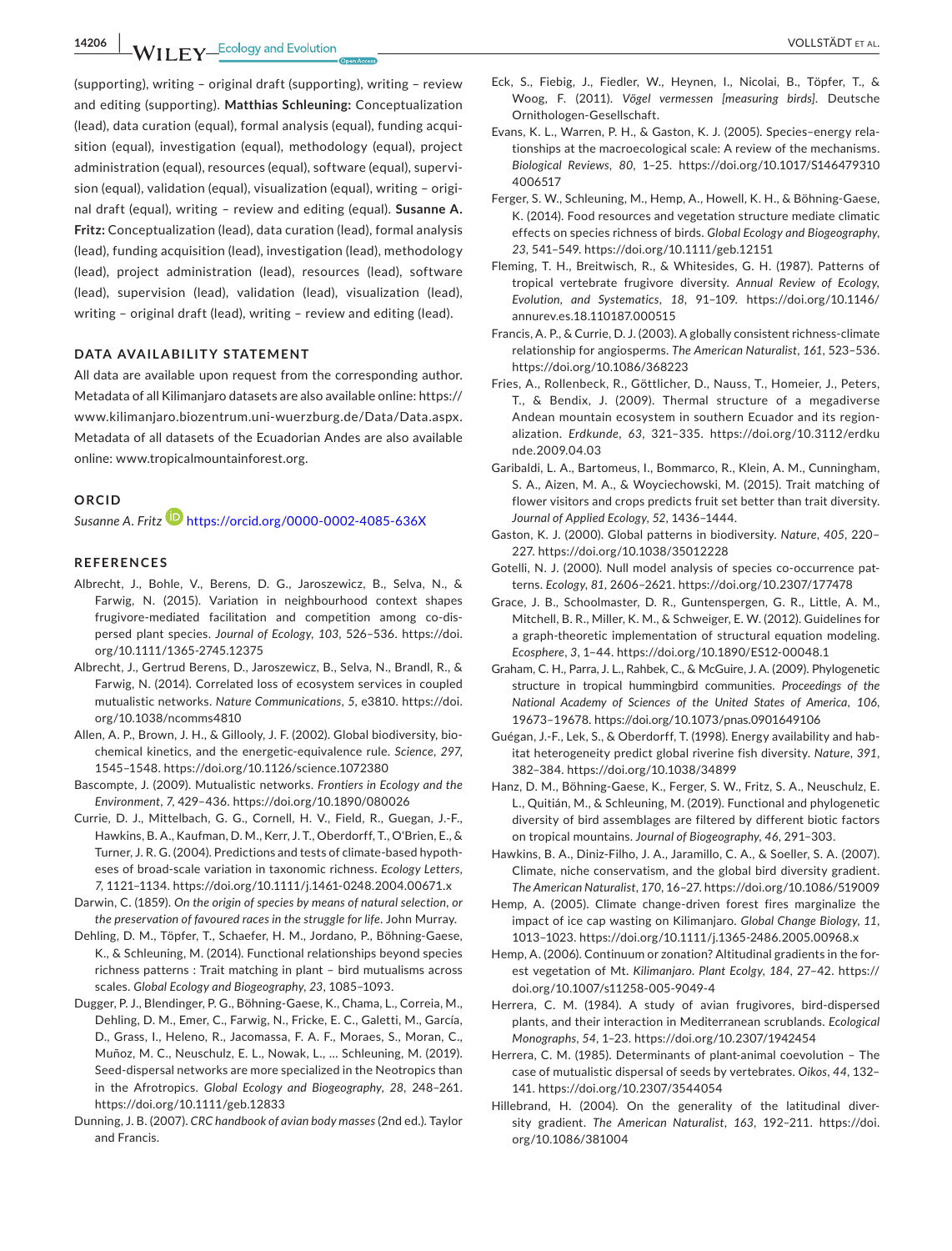- Homeier, J., Werner, F. A., Gradstein, S. R., Breckle, S. W., & Richter, M. (2008). Potential vegetation and floristic composition of Andean forests in South Ecuador, with a focus on the RBSF. *Ecolological Studies*, *198*, 87–100.
- Hooper, D., Coughlan, J., & Mullen, M. R. (2008). Structural equation modelling: Guidelines for determining model fit. *Electronic Journal on Business Research Methods*, *6*, 53–60.
- Hu, L., & Bentler, P. M. (1999). Cutoff criteria for fit indexes in covariance structure analysis: Conventional criteria versus new alternatives. *Structural Equation Modeling: A Multidisciplinary Journal*, *6*, 1–55. <https://doi.org/10.1080/10705519909540118>
- Janzen, D. H. (1985). On ecological fitting. *Oikos*, *45*, 308–310. [https://](https://doi.org/10.2307/3565565) [doi.org/10.2307/3565565](https://doi.org/10.2307/3565565)
- Jetz, W., & Fine, P. V. A. (2012). Global gradients in vertebrate diversity predicted by historical area-productivity dynamics and contemporary environment. *PLOS Biology*, *10*, e1001292. [https://doi.](https://doi.org/10.1371/journal.pbio.1001292) [org/10.1371/journal.pbio.1001292](https://doi.org/10.1371/journal.pbio.1001292)
- Jordano, P. (1987). Patterns of mutualistic interactions in pollination and seed dispersal: Connectance, dependence asymmetries, and coevolution. *The American Naturalist*, *129*, 657–677. [https://doi.](https://doi.org/10.1086/284665) [org/10.1086/284665](https://doi.org/10.1086/284665)
- Karr, J. R., & James, F. C. (1975). Eco-morphological configurations and convergent evolution in species and communities. In J. Diamond, & M. L. Cody (Eds.), *Ecology and evolution of communities* (pp. 258–292). Harvard University Press.
- Kembel, S. W., Cowan, P. D., Helmus, M. R., Cornwell, W. K., Morlon, H., Ackerly, D. D., Blomberg, S. P., & Webb, C. O. (2010). Picante: R tools for integrating phylogenies and ecology. *Bioinformatics*, *26*, 1463–1464.<https://doi.org/10.1093/bioinformatics/btq166>
- Kissling, W. D., Rahbek, C., & Böhning-Gaese, K. (2007). Food plant diversity as broad-scale determinant of avian frugivore richness. *Proceedings of the Royal Society B: Biological Sciences*, *274*, 799–808. <https://doi.org/10.1098/rspb.2006.0311>
- Kissling, W. D., Sekercioglu, C. H., & Jetz, W. (2012). Bird dietary guild richness across latitudes, environments and biogeographic regions. *Global Ecology and Biogeography*, *21*, 328–340. [https://doi.](https://doi.org/10.1111/j.1466-8238.2011.00679.x) [org/10.1111/j.1466-8238.2011.00679.x](https://doi.org/10.1111/j.1466-8238.2011.00679.x)
- Klopfer, P. H., & Macarthur, R. H. (1961). On the causes of tropical species diversity: Niche overlap. *The American Naturalist*, *95*, 223–226. <https://doi.org/10.1086/282179>
- Kreft, H., & Jetz, W. (2007). Global determinants of vascular plant diversity. *Proceedings of the National Academy of Sciences of the United States of America*, *104*, 5925–5930.
- Laliberté, E., & Legendre, P. (2010). A distance-based framework for measuring functional diversity from multiple traits. *Ecology*, *91*, 299– 305. <https://doi.org/10.1890/08-2244.1>
- Laliberté, E., Legendre, P., & Shipley, B. (2014). *FD: Measuring functional diversity from multiple traits, and other tools for functional ecology*. R package version 1.0-12. Retrieved from [http://idg.pl/mirrors/CRAN/](http://idg.pl/mirrors/CRAN/web/packages/FD/FD.pdf) [web/packages/FD/FD.pdf](http://idg.pl/mirrors/CRAN/web/packages/FD/FD.pdf)
- Lewinsohn, T. M., & Roslin, T. (2008). Four ways towards tropical herbivore megadiversity. *Ecology Letters*, *11*, 398–416. [https://doi.](https://doi.org/10.1111/j.1461-0248.2008.01155.x) [org/10.1111/j.1461-0248.2008.01155.x](https://doi.org/10.1111/j.1461-0248.2008.01155.x)
- Loiselle, B. A., & Blake, J. G. (1993). Spatial distribution of understory fruit-eating birds and fruiting plants in a neotropical lowland wet forest. *Vegetatio*, *107*, 177–189.
- Macarthur, R. H. (1965). Patterns of species diversity. *Biological Reviews*, *40*, 510–533.<https://doi.org/10.1111/j.1469-185X.1965.tb00815.x>
- Machac, A., Janda, M., Dunn, R. R., & Sanders, N. J. (2011). Elevational gradients in phylogenetic structure of ant communities reveal the interplay of biotic and abiotic constraints on diversity. *Ecography*, *34*, 364–371.<https://doi.org/10.1111/j.1600-0587.2010.06629.x>
- McCain, C. M. (2009). Global analysis of bird elevational diversity. *Global Ecology and Biogeography*, *18*, 346–360. [https://doi.](https://doi.org/10.1111/j.1466-8238.2008.00443.x) [org/10.1111/j.1466-8238.2008.00443.x](https://doi.org/10.1111/j.1466-8238.2008.00443.x)
- Mittelbach, G. G., Schemske, D. W., Cornell, H. V., Allen, A. P., Brown, J. M., Bush, M. B., Harrison, S. P., Hurlbert, A. H., Knowlton, N., Lessios, H. A., McCain, C. M., McCune, A. R., McDade, L. A., McPeek, M. A., Near, T. J., Price, T. D., Ricklefs, R. E., Roy, K., Sax, D. F., … Turelli, M. (2007). Evolution and the latitudinal diversity gradient: Speciation, extinction and biogeography. *Ecology Letters*, *10*, 315–331. [https://](https://doi.org/10.1111/j.1461-0248.2007.01020.x) [doi.org/10.1111/j.1461-0248.2007.01020.x](https://doi.org/10.1111/j.1461-0248.2007.01020.x)
- Moser, G., Hertel, D., & Leuschner, C. (2007). Altitudinal change in a LAI and stand leaf biomass in tropical montane forest: A transect study in Ecuador and a pan-tropical meta-analysis. *Ecosytems*, *10*, 924–935.
- Mulwa, R. K., Neuschulz, E. L., Böhning-Gaese, K., & Schleuning, M. (2012). Seasonal fluctuations of resource abundance and avian feeding guilds across forest-farmland boundaries in tropical Africa. *Oikos*, *122*, 524–532.<https://doi.org/10.1111/j.1600-0706.2012.20640.x>
- Pavoine, P., Vela, E., Gachet, S., de Bélair, G., & Bonsall, M. B. (2010). Linking patterns in phylogeny, traits, abiotic variables and space: A novel approach to linking environmental filtering and plant community assembly. *Journal of Ecology*, *99*, 165–175. [https://doi.](https://doi.org/10.1111/j.1365-2745.2010.01743.x) [org/10.1111/j.1365-2745.2010.01743.x](https://doi.org/10.1111/j.1365-2745.2010.01743.x)
- Peters, M. K., Hemp, A., Appelhans, T., Behler, C., Classen, A., Detsch, F., Ensslin, A., Ferger, S. W., Frederiksen, S. B., Gebert, F., Haas, M., Helbig-Bonitz, M., Hemp, C., Kindeketa, W. J., Mwangomo, E., Ngereza, C., Otte, I., Röder, J., Rutten, G., … Steffan-Dewenter, I. (2016). Predictors of elevational biodiversity gradients change from single taxa to the multi-taxa community level. *Nature Communications*, *7*, 13736. <https://doi.org/10.1038/ncomms13736>
- Pigot, A. L., Trisos, C. H., & Tobias, A. (2016). Functional traits reveal the expansion and packing of ecological niche space underlying an elevational diversity gradient in passerine birds. *Proceedings of the Royal Society B: Biological Sciences*, *283*, 20152013.
- Qian, H., & Ricklefs, R. E. (2007). A latitudinal gradient in large-scale beta diversity for vascular plants in North America. *Ecology Letters*, *10*, 737–744. <https://doi.org/10.1111/j.1461-0248.2007.01066.x>
- Quitián, M., Santillán, V., Bender, I. M. A., Espinosa, C. I., Homeier, J., Böhning-Gaese, K., Schleuning, M., & Lena Neuschulz, E. (2018). Functional responses of avian frugivores to variation in fruit resources between natural and fragmented forests. *Functional Ecology*, *33*, 399–410.<https://doi.org/10.1111/1365-2435.13255>
- Quitián, M., Santillán, V., Espinosa, C. I., Homeier, J., Böhning-Gaese, K., Schleuning, M., & Neuschulz, E. L. (2017). Elevation-dependent effects of forest fragmentation on plant-bird interaction networks in the tropical Andes. *Ecography*, *41*, 1497–1506. [https://doi.](https://doi.org/10.1111/ecog.03247) [org/10.1111/ecog.03247](https://doi.org/10.1111/ecog.03247)
- Quitián, M., Santillán, V., Espinosa, C. I., Homeier, J., Böhning-Gaese, K., Schleuning, M., & Neuschulz, E. L. (2019). Direct and indirect effects of plant and frugivore diversity on structural and functional components of fruit removal by birds. *Oecologia*, *189*, 435–445. [https://doi.](https://doi.org/10.1007/s00442-018-4324-y) [org/10.1007/s00442-018-4324-y](https://doi.org/10.1007/s00442-018-4324-y)
- R Core Team (2012). *R: A language and environment for statistical computing*. R Foundation for Statistical Computing.
- Rahbek, C. (1995). The elevational gradient of species richness: A uniform pattern? *Ecography*, *18*, 200–205. [https://doi.](https://doi.org/10.1111/j.1600-0587.1995.tb00341.x) [org/10.1111/j.1600-0587.1995.tb00341.x](https://doi.org/10.1111/j.1600-0587.1995.tb00341.x)
- Ridgely, R. S., & Greenfield, P. J. (2001). *The birds of Ecuador* (Vol. *II*, 1st ed.). Cornell University Press.
- Rollenbeck, R. (2006). Variability of precipitation in the Reserva Biólogica San Francisco/southern Ecuador. *Lyonia*, *9*, 43–51.
- Rollenbeck, R., & Bendix, J. (2011). Rainfall distribution in the Andes of southern Ecuador derived from blending weather radar data and meteorological field observations. *Atmosperic Research*, *99*, 277–289. <https://doi.org/10.1016/j.atmosres.2010.10.018>
- Rosenzweig, M. L. (1992). Species diversity gradients: We know more and less than we thought. *Journal of Mammalogy*, *73*, 715–730. <https://doi.org/10.2307/1382191>